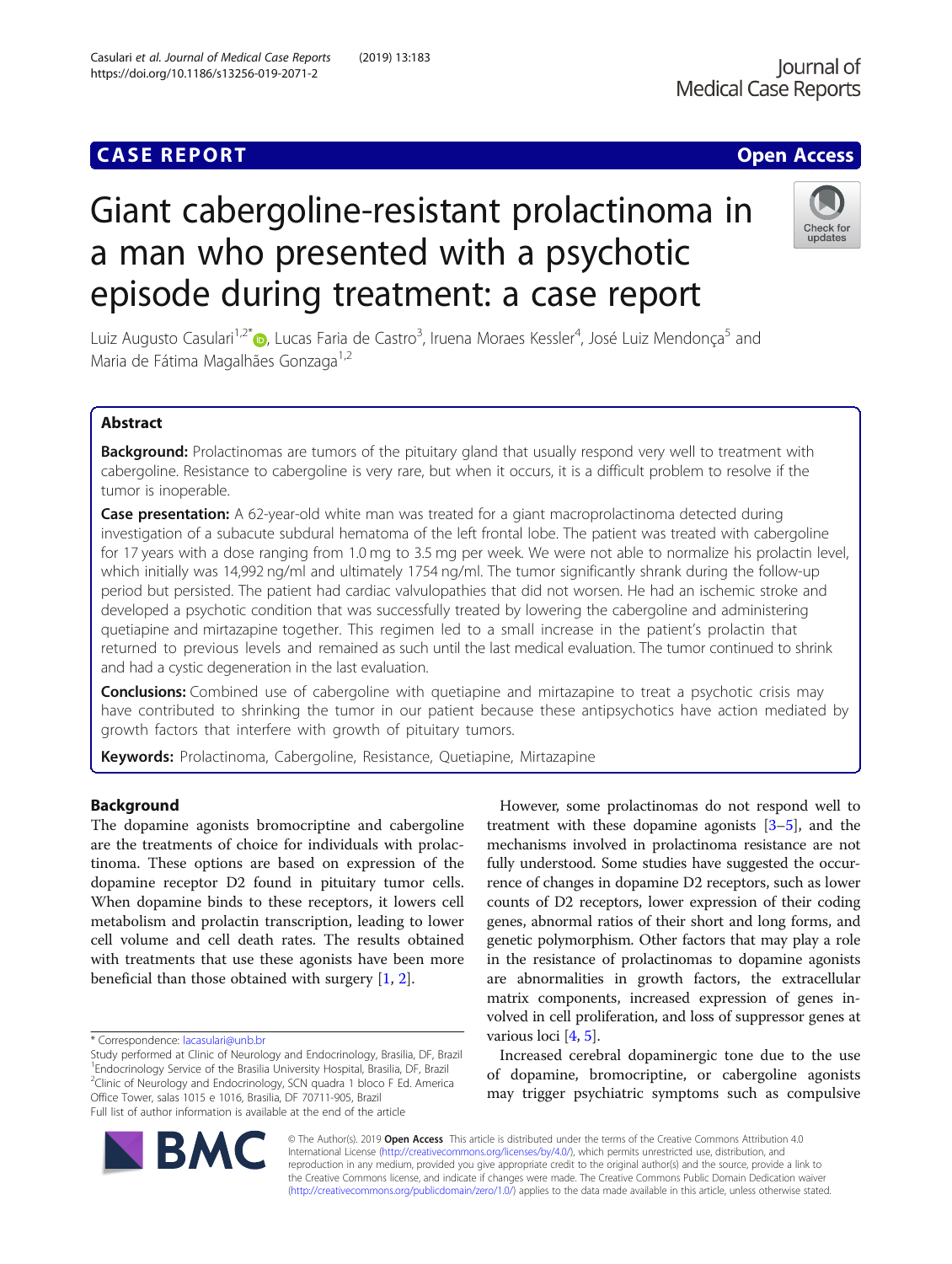<span id="page-1-0"></span>shopping behavior or sexual activity, gambling, and robbery; schizophrenia; psychoses; and intermittent explosive disorder [[2\]](#page-6-0). The diagnosis of prolactinoma can be an incidental encounter when investigating some signs and symptoms related to other diseases [[6](#page-6-0)–[8](#page-6-0)].

We report a case of a patient whose macroprolactinoma diagnosis was established when he underwent magnetic resonance imaging (MRI) of the skull in a preoperative evaluation for drainage of a subacute subdural hematoma of the left frontal lobe. The patient developed psychotic symptoms at age 70, which was 7 years after initiating treatment with cabergoline and 1 year after having a stroke. The patient was followed from diagnosis until completing 17 years of treatment with cabergoline. Throughout treatment, the tumor was resistant to this dopamine agonist; the prolactin levels never normalized, and the tumor did show cystic degeneration but never disappeared.

#### Case presentation

A 62-year-old white man first sought treatment for a subacute subdural hematoma of the left frontal lobe, for which he underwent trepanation. The neurological examinations done with contrast-enhanced MRI showed an elongated collection of hyperintense signals on T2, with peripheral enhancement, measuring  $61 \times 16$  mm in the left frontal lobe, which characterized a subacute subdural hematoma. A solid tumor measuring  $4.0 \times 2.5$  cm, occupying the base of the skull with total invasion of the sphenoid and the cavernous sinuses presenting suprasellar expansion was also observed. The tumor reached the optic chiasm and invaded the nasal area (Fig. 1a–c). A diagnosis of pituitary macroadenoma was made, but the occurrence of chordoma, metastasis, or cancer of the sphenoid sinus was also suspected.

The patient reported decreased libido and sexual impotence that had started 14 years earlier. He presented with no visual impairment and was a nonprofessional



shows pituitary adenoma measuring 4.0 × 2.5 cm with total invasion of the sphenoid sinus and cavernous sinuses on both sides (black arrow). The left frontal subacute subdural hematoma is visible (white arrow). **b** Profile image in T1-weighted scan with heterogeneous contrast uptake showing total invasion of the sphenoid sinus with compression of the optic chiasm and invasion of the nasal area (black arrows). c Coronal plane image without contrast showing pituitary macroadenoma with invasion of the sphenoid and cavernous sinuses on the left (black arrows), in the right temporal lobe and senile atrophy (white arrow); discretely dilated ventricles and widening of the brain grooves can be seen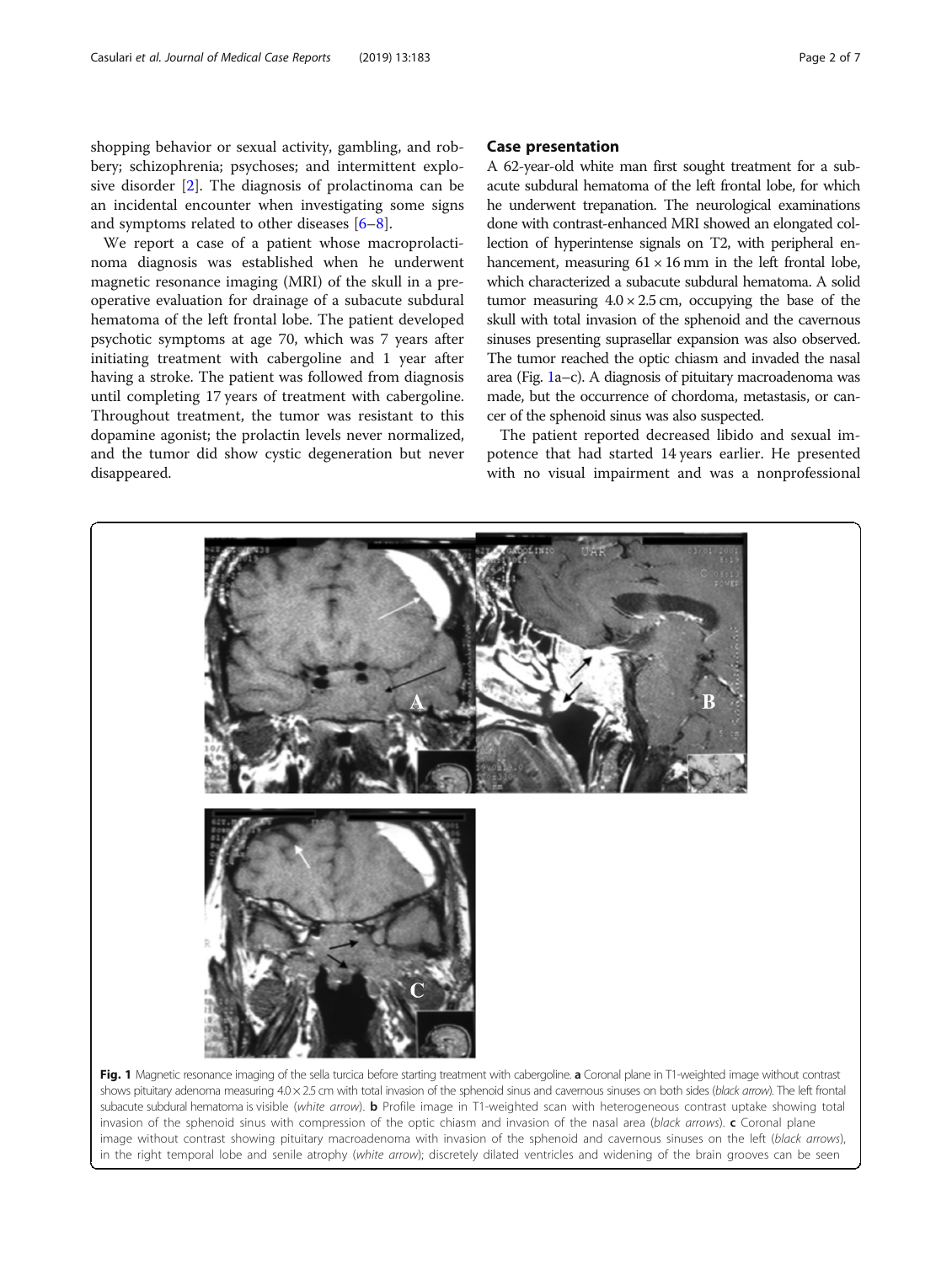shooting competitor. He had astigmatism; his campimetry result was normal; and he did not complain of headaches.

Two-dimensional color flow Doppler echocardiography revealed a double aortic valve lesion with moderate stenosis, as well as concentric left ventricular hypertrophy with normal global and segmental systolic functions and left ventricular diastolic dysfunction. This pattern did not change throughout treatment.

At diagnosis, the patient had a prolactin level of 14,992 ng/ml (normal value  $\langle 17 \rangle$  ng/ml for males), follicle-stimulating hormone 0.5 IU/L (normal value up to 10 IU/L), luteinizing hormone 0.5 IU/L (normal value up to 9 IU/L), total testosterone 260 ng/dl (normal value 240 to 816 ng/ml), cortisol 25 μg/dl at 8 h (normal value 5.4 to  $25 \mu g/dl$ ), and  $15 \mu g/dl$  at  $16 h$ (normal value 2.4 to 13.6 μg/dl). The normal levels of cortisol secretion were preserved throughout treatment. During follow-up, the patient developed secondary hypothyroidism with thyroid-stimulating hormone (1.7 μIU/ml but free thyroxine 0.83 ng/dl, and replacement with 50 μg of levothyroxine was initiated. The patient's complete blood count, electrolytes, urea, creatinine, glutamic pyruvic aminotransferase, glutamic oxaloacetic aminotransferase, γ-glutamyl transpeptidase, calcium, and phosphorus were normal during the 17 years of observation.

Cabergoline treatment was initiated 2 months after diagnosis. The prolactin response is shown in Fig. 2. The prolactin level dropped from 14,922 ng/ml to 1717 ng/ ml in the first 2 months of treatment with a 1.0-mg agonist. Nevertheless, the patient's prolactin level remained high at 840 ng/ml even when taking a higher dose of cabergoline agonist of 3.5 mg per week for 48 months. At 111 months of treatment, quetiapine and

mirtazapine were introduced, and the cabergoline was maintained, for treatment of psychotic conditions (see description below), causing a transient increase in prolactin that remained high until the last evaluation, 17 years after treatment was initiated.

After 4 months of cabergoline use, the prolactin level dropped to 646 ng/ml, but the testosterone level remained low (280 ng/dl), and sexual impotence persisted. Testosterone replacement was started, and the patient's sexual activity normalized.

The patient presented with type 2 diabetes mellitus at first evaluation that was controlled with diet, metformin, and vildagliptin 50 mg. Glycated hemoglobin remained between 6.0% and 7.8% (normal value 4–6%). The patient also had high blood pressure. At the last evaluation, he was using indapamide 1.5 mg, bisoprolol hemifumarate 2.5 mg, amlodipine 5 mg, captopril 50 mg twice daily, and potassium chloride 600 mg twice daily. At age 67, and after 5 years of taking 2.0 mg of cabergoline weekly, the patient's prolactin level was 1049 ng/ml. The patient underwent coronary angioplasty with stent placement due to unstable and progressive angina.

At age 69 and after 7 years of taking 2.0 mg of cabergoline weekly, the patient had a stroke. A computed tomographic scan showed right temporal intraparenchymal hemorrhage with ventricular flood. After neurosurgical interventions, the patient received phenytoin or carbamazepine for a few months.

One year after this event, he developed psychiatric alterations with persecutory delusion; he claimed that his neighbor was going to attack him. He also presented aggressive behavior with friends and family and demanded to have his firearm, which was used only for firing competitions, given back to him so he could defend himself, a behavior he had not presented previously. Initially, a

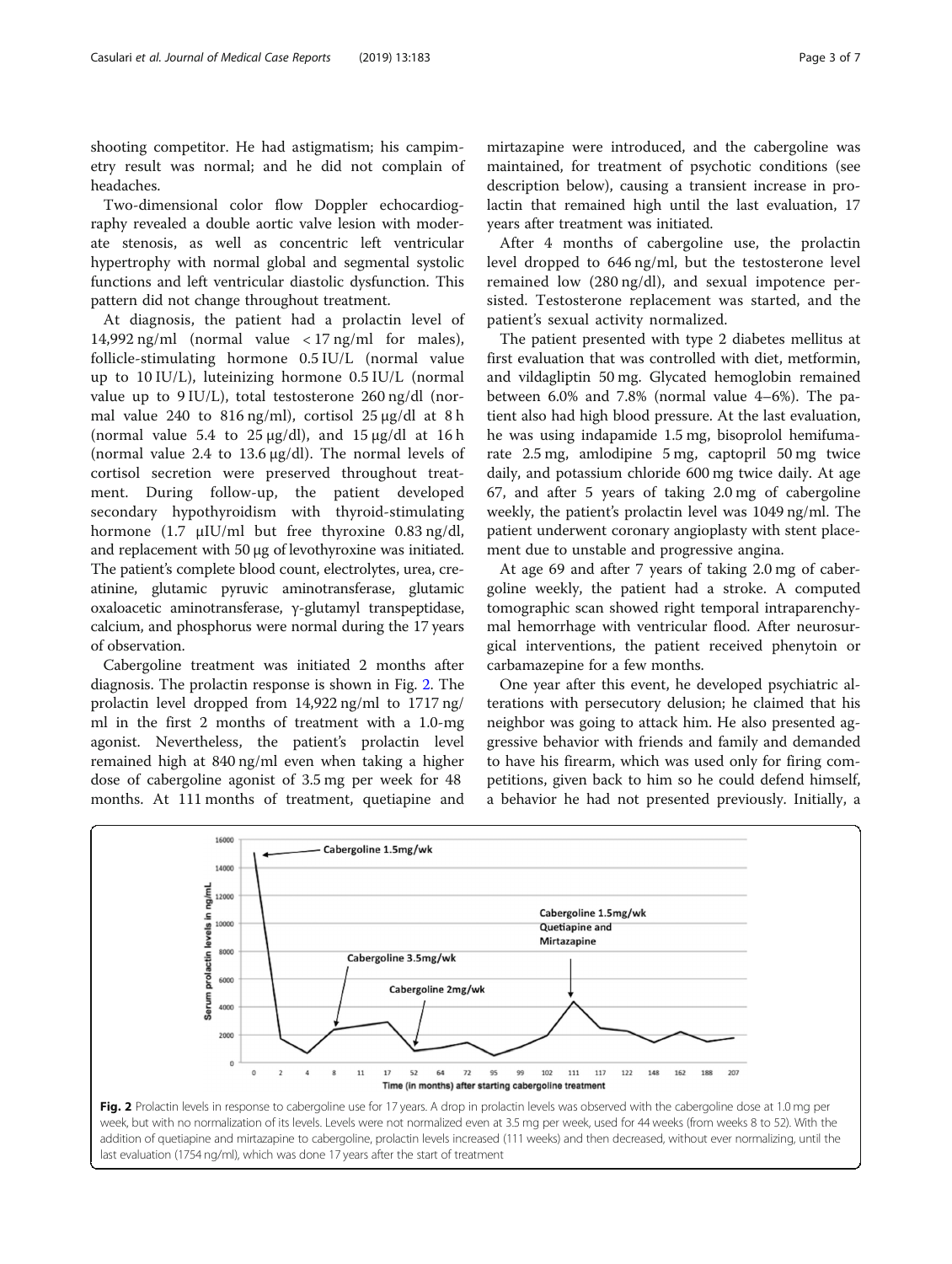<span id="page-3-0"></span>25-mg dose of quetiapine four times per day was used to control the psychiatric crisis. The dose was then changed to 100 mg once to three times daily as needed to control psychiatric symptoms; in the latter evaluation, he was taking 100 mg twice daily. Mirtazapine 30 mg every night was used throughout this period. Owing to the psychiatric outburst, the patient was maintained on a lower dose of cabergoline (1.5 mg per week) until the last evaluation.

MRI evaluation of the tumor at 8 months and again at 17 months of taking 1.5 mg of cabergoline weekly showed no changes in tumor characteristics. The patient was lost to follow-up for 3 years; during this time, he used 3.5 mg of cabergoline weekly. MRI evaluation at 41 months of treatment showed partial regression of the adenoma, especially where it invaded

the sphenoid sinus, but there was still invasion of the cavernous sinus on both sides but no suprasellar expansion. Figure 3 shows the images obtained in the last evaluations done at 17 years of treatment. Figure 3a shows a significant decrease in the pituitary adenoma with significant changes in the invasion pattern of the cavernous sinuses and the sphenoid sinus; the optical chiasm was downward. Figure 3b shows the tumor with heterogeneous contrast uptake and less invasion of the cavernous and sphenoid sinuses than when treatment began. Figure 3c shows heterogeneous uptake of contrast by the tumor with invasion of the sphenoid sinus and pituitary stalk. Figure 3d shows cystic degeneration of the tumor, hypersignal of the right temporal lobe, slightly dilated ventricles, and enlargement of the cerebral sinus.



heterogeneous contrast uptake demonstrating invasion of the sphenoid sinus (white arrow) and with a pituitary stalk capturing contrast (black arrow).  $c$  Coronal plane image in T2 showing the cystic degeneration of the tumor (white arrow)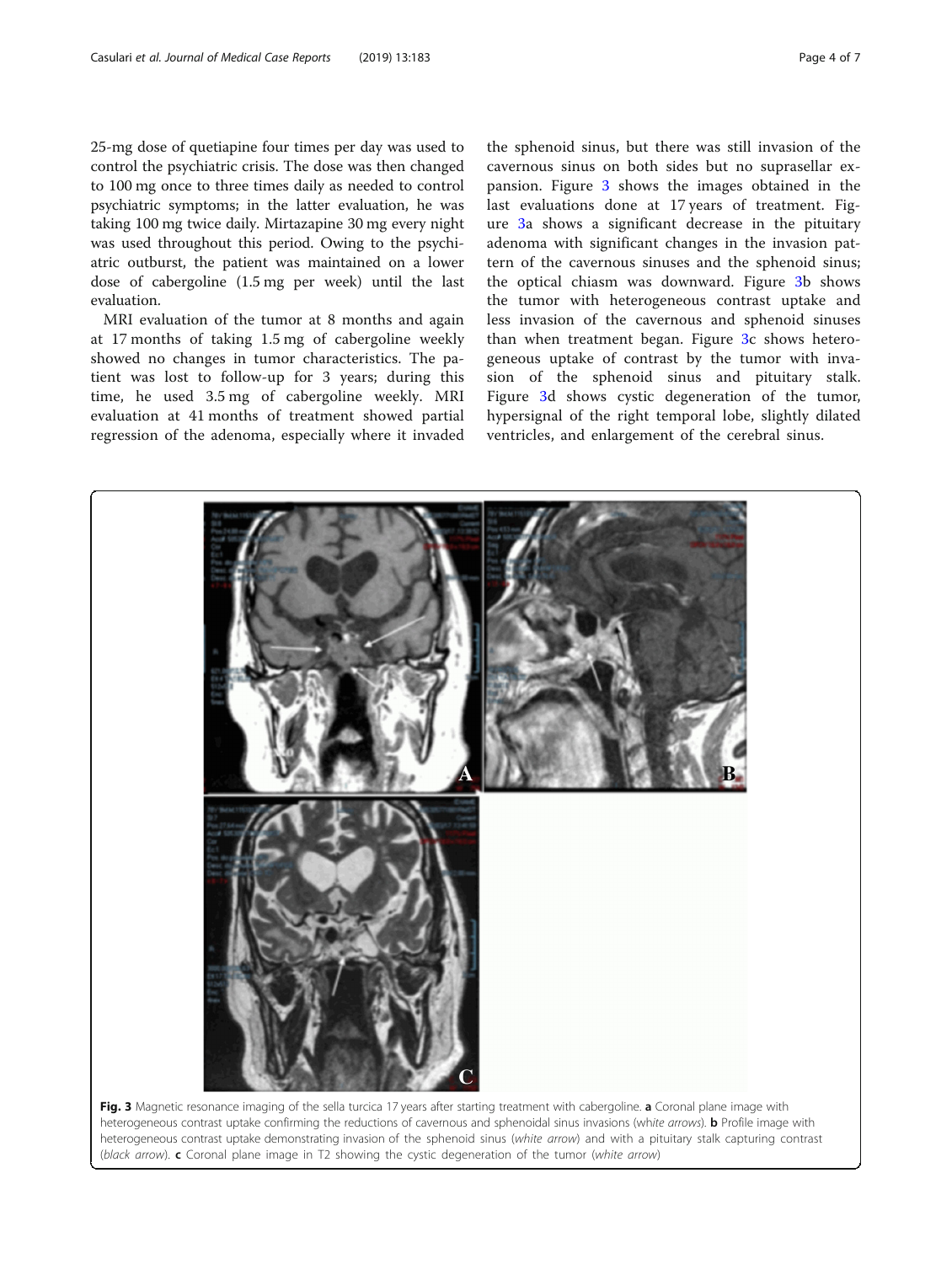#### **Discussion**

The pituitary tumor of this patient was detected by MRI during investigation for signs and symptoms related to a subdural subacute hematoma. At the time, the patient stated that he had had sexual impotence for the last 14 years. His prolactin levels indicated that the tumor was a prolactinoma. The differential diagnosis of sellar masses includes adenohypophysis and neurohypophysis tumors, parasellar tumors, malignant tumors, malformation lesions, granulomatous and inflammatory lesions, and vascular lesions  $[6-8]$  $[6-8]$  $[6-8]$ . This patient had an enormous mass that invaded neighboring structures and the base of the skull with full invasion of the sphenoid and cavernous sinuses. For differential diagnosis, chordoma, metastatic cancer, and cancer of sphenoidal sinus were suggested. However, the patient's prolactin level of 14,992 ng/ml confirmed the diagnosis of prolactinoma. The patient received a late diagnosis of prolactinoma, which reflects the delay among males in seeking medical attention when they present with complaints of sexual dysfunction.

The tumor presented by the patient at the time of diagnosis is considered giant because it had diameters equal to or greater than 4 cm. These tumors, which represent less than 4% of prolactinomas, are found more frequently in men in their 50s and are more aggressive in men than in women [\[2](#page-6-0)]. In a study of cabergoline-resistant prolactinomas in which 16.3% of giant tumors were found, 80% of them were in men [[5](#page-6-0)].

Frequently, giant prolactinomas are associated with compressive symptoms in surrounding areas, such as the optic chiasm [\[2](#page-6-0)]. However, our patient, despite having this problem (Fig. [1](#page-1-0)), never had his visual acuity altered and could maintain his regular sporting activity of target shooting. It is very likely that the slow growth rate of the tumor allowed the optic chiasm and optic nerve to adapt to the compression caused by the tumor mass.

Treatment of giant prolactinoma is done with dopamine receptor agonists alone or in combination with surgery to reduce tumor volume, or with radiotherapy to prevent tumor growth [\[2\]](#page-6-0). The option of not subjecting the patient to surgery was made for several reasons: The tumor was giant, with invasion of neighboring structures, and it would not be possible to remove it completely; the patient was elderly, with associated diseases, mainly cardiac valvulopathies, which would make it dangerous for him to undergo tumor surgery. In addition, with monitoring with use of cabergoline, the tumor did not show that it was growing.

The goal of treatment of giant prolactinoma is to normalize prolactin levels and restore gonadal function [[2\]](#page-6-0). However, intake of cabergoline for 17 years failed to control this patient's prolactin levels, and testosterone replacement therapy was adopted throughout treatment. Tumor volume decreased only after many years of taking cabergoline, but the tumor did not fully disappear (Fig. [3\)](#page-3-0). This behavior in relation to the use of high doses of cabergoline characterized the resistance to this agonist  $[3-5, 9-12]$  $[3-5, 9-12]$  $[3-5, 9-12]$  $[3-5, 9-12]$  $[3-5, 9-12]$  $[3-5, 9-12]$  $[3-5, 9-12]$  $[3-5, 9-12]$ ; it is more common in males and is associated with cavernous sinus invasion [\[5](#page-6-0), [9\]](#page-6-0). In a multicenter study of 92 patients with cabergoline-resistant prolactinoma, 82.6% had macroadenomas, and the most striking features were that affected men were older than women and that males had more aggressive disease with invasion of the cavernous sinuses [\[5](#page-6-0)]. These characteristics in men were present in our patient.

Our patient developed psychotic symptoms at age 70, which was 7 years after initiating treatment with cabergoline and 1 year after a stroke. The use of cabergoline or bromocriptine is associated with the development of psychiatric symptoms [[2,](#page-6-0) [13\]](#page-6-0). However, these side effects are usually triggered early in the first year of treatment with cabergoline [\[2](#page-6-0)]. Thus, it is not possible to establish that the psychotic condition the patient developed was triggered by the prolonged use of cabergoline, just as it is not possible to rule out that the dopaminergic agonist may have contributed to the onset of his psychiatric symptoms. On the other hand, it should be mentioned that delirium is a common complication after stroke [[14](#page-6-0), [15\]](#page-6-0).

Because the onset of psychiatric symptoms may be related to higher doses of cabergoline [\[13\]](#page-6-0), the dose of cabergoline was maintained at 1.5 mg per week until the last evaluation, which was 9 years after the onset of psychiatric symptoms.

The best treatment for psychiatric conditions is dopamine antagonists to treat the cerebral dopaminergic hyperactivity. The adverse effects of dopamine antagonists such as risperidone, ziprasidone, clozapine, olanzapine, paliperidone, haloperidol, and sulpiride are galactorrhea, menstrual alteration, reduced libido, osteoporosis, and metabolic syndrome [\[16](#page-6-0)]. It is possible that high levels of dopamine antagonists compromise the action of cabergoline to reduce prolactin levels. Therefore, it is worrisome when prolactin levels are high in psychiatric patients taking dopamine agonists [[16](#page-6-0)].

The use of antidepressant medications that do not significantly interfere with prolactin secretion, such as olanzapine, quetiapine, and mirtazapine, is a good alternative in these cases. Quetiapine and mirtazapine were successfully taken by this patient until the last evaluation, 9 years after the onset of the psychiatric condition. These drugs are very effective in the treatment of psychiatric diseases and do not significantly interfere with prolactin secretion  $[16–18]$  $[16–18]$  $[16–18]$ . However, as shown in Fig. [3](#page-3-0), a small increase in prolactin levels occurred shortly after starting treatment with either drug and while cabergoline was reduced to 1.5 mg per week to minimize its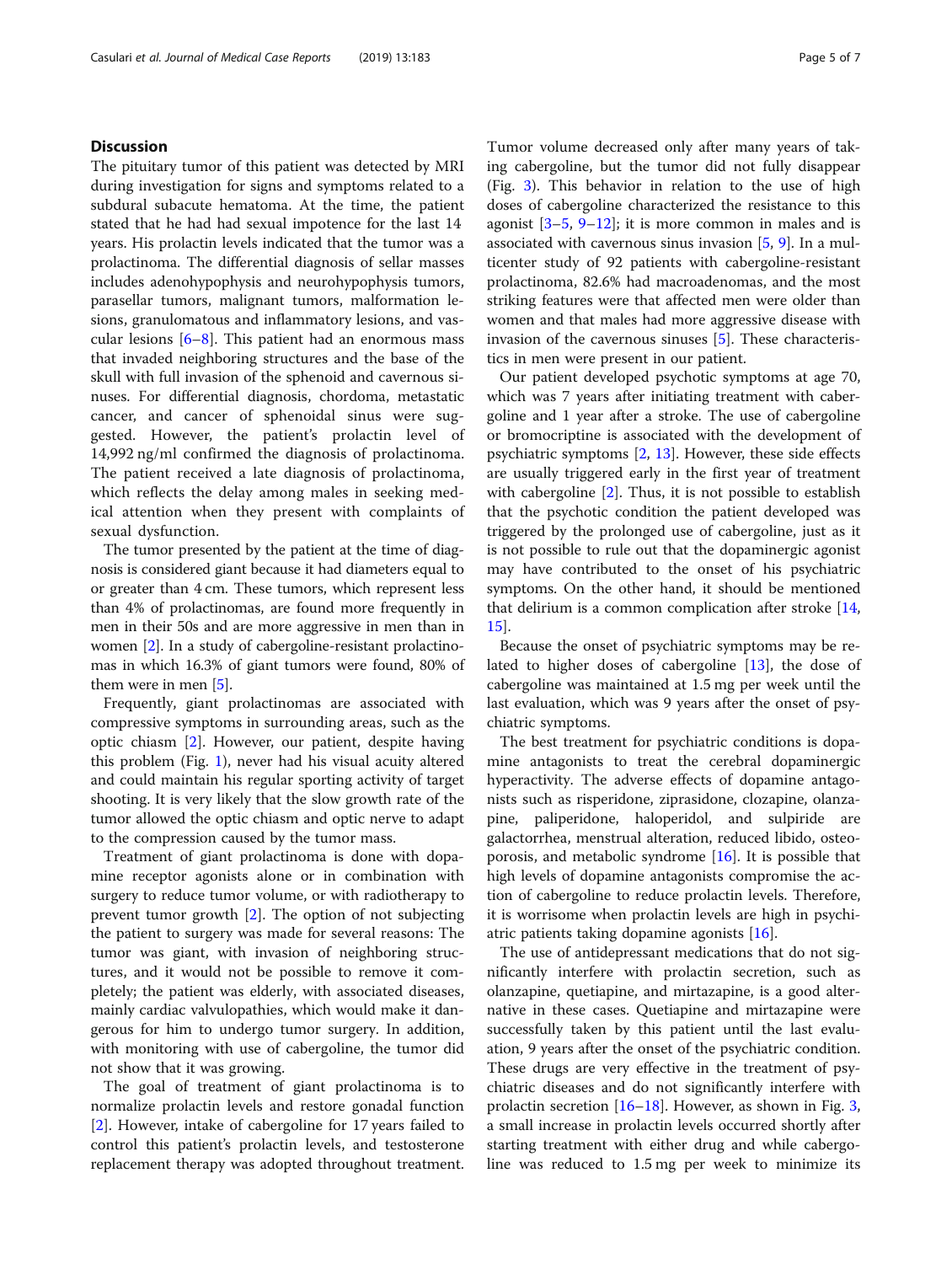potential of triggering psychotic outbursts [[2\]](#page-6-0). This strategy was effective, and the patient had no further psychotic crisis until the last evaluation.

Quetiapine has lower affinity for the dopamine D2 receptor. The drug has been successfully used to treat a woman with schizophrenia, who was a user of cocaine and alcohol and who had previously stopped treatment with risperidone because of the hyperprolactinemia triggered by this drug [\[19\]](#page-6-0). Mirtazapine differs from other antidepressants because it does not inhibit the reuptake of noradrenaline and serotonin but acts as an antagonist of the presynaptic  $α2$  at postsynaptic 5-hydroxytryptamine 5-HT2 and 5-HT3 receptors and at histaminergic H1 receptors [[20](#page-6-0)]. Thus, this special mechanism of action is associated with a hormone profile of decreasing cortisol and corticotropin (adrenocorticotropic hormone) secretion, but it has no action on prolactin and growth hormones [[20](#page-6-0), [21\]](#page-6-0).

In a review, Chouinard et al. [[22\]](#page-6-0) showed that the use of first- or second-generation antipsychotics for more than 3 months may increase the density and function of dopamine D2 receptors. This increase may contribute to the occurrence of psychosis syndrome by hypersensitivity, which is characterized by rebound reactions of psychosis, tolerance to antipsychotic therapeutic effects, and tardive dyskinesia. Quetiapine, used in our patient, is one of the second-generation antipsychotics that most causes this syndrome. However, this syndrome was not observed in our patient, despite his using the drug for 9 years. It is possible that cabergoline may have played a role in preventing the development of the syndrome. It is also possible that the antipsychotic drugs and their action on D2 receptors may have contributed to the action of cabergoline in shrinking the tumor. These hypotheses require further investigation.

Interestingly, the effects of antidepressants are associated with quantitative changes in growth factors. Our patient's use of mirtazapine and quetiapine for 9 years may have contributed to shrinking the tumor, even though the cabergoline dose was low. This is so because mirtazapine  $[23]$  $[23]$  and quetiapine  $[24]$  $[24]$  decrease the antidepressant actions associated with tumor necrosis factor-α (TNF-α). TNF-α level is increased in invasive pituitary adenomas [[25\]](#page-6-0) such as the one diagnosed in our patient. However, increased TNF-α associated with the metabolic syndrome and use of quetiapine has been reported [[26](#page-6-0)].

On the other hand, as reviewed by Recouvreux et al. [[27\]](#page-6-0), transforming growth factor-β1 (TGF-β1) may be involved in resistance to dopamine agonists in patients with prolactinoma, with reestablishing TGF-β1 activities being a good strategy to treat these tumors. TGF-β1 decreases lactotrophic cell proliferation and prolactin production while also being involved with the role of

dopamine-mediated inhibition on lactotrophic cells. It is expected for prolactinomas to have reduced TGF-β1 inhibitory activity. The lithium in the quetiapine lowers TGF-β1 levels [[24\]](#page-6-0), which may have contributed, at least in part, to the small increase in prolactin levels observed with the use of quetiapine.

It is possible that antidepressants could act differently on reducing the prolactinoma, with worsening prolactin production and improving tumor reduction. Discrepancies between the response to the dopamine agonist in relation to normalization of prolactin levels and reduction of tumor mass have been described [[3\]](#page-6-0).

Another aspect to consider is the possibility of heart valve damage due to prolonged use of cabergoline [[2\]](#page-6-0), as occurred with our patient. The patient already had double aortic injury at the start of treatment, but the tricuspid and mitral valves were preserved. In a long-term study of up to 5 years with cabergoline dose ranging from 0.25 mg to 5 mg per week and a cumulative maximum dose of 1260 mg, the prevalence of tricuspid and mitral regurgitation was not significantly elevated [\[28\]](#page-6-0). It has been suggested that echocardiography be performed in patients who have had audible cardiac murmur and have been treated for more than 5 years with doses of more than 3 mg per week of cabergoline or in those older than 50 who continue treatment [\[29](#page-6-0)]. Our patient had all of these conditions when treatment started. However, follow-up with echocardiography was done periodically. In any case, worsening of aortic valve lesions or the occurrence of a tricuspid or mitral valve injury was not observed, even when the patient was taking 3.5 mg of cabergoline per week.

#### Conclusions

The treatment of our patient with prolactinoma, who had resistance to cabergoline, was difficult mainly because the patient was elderly and presented with important cardiomyopathy and because the tumor was invading the cavernous sinus. Surgery was not indicated. However, conservative treatment with prolonged use of cabergoline, combined with mirtazapine and quetiapine, may have contributed to cystic degeneration of the tumor, despite the fact that our patient's prolactin levels never normalized.

#### Abbreviations

5-HT: 5-Hydroxytryptamine; MRI: Magnetic resonance imaging; TGFβ1: Transforming growth factor-β1; TNF-α: Tumor necrosis factor-α

Acknowledgements

Not applicable.

Funding Not applicable.